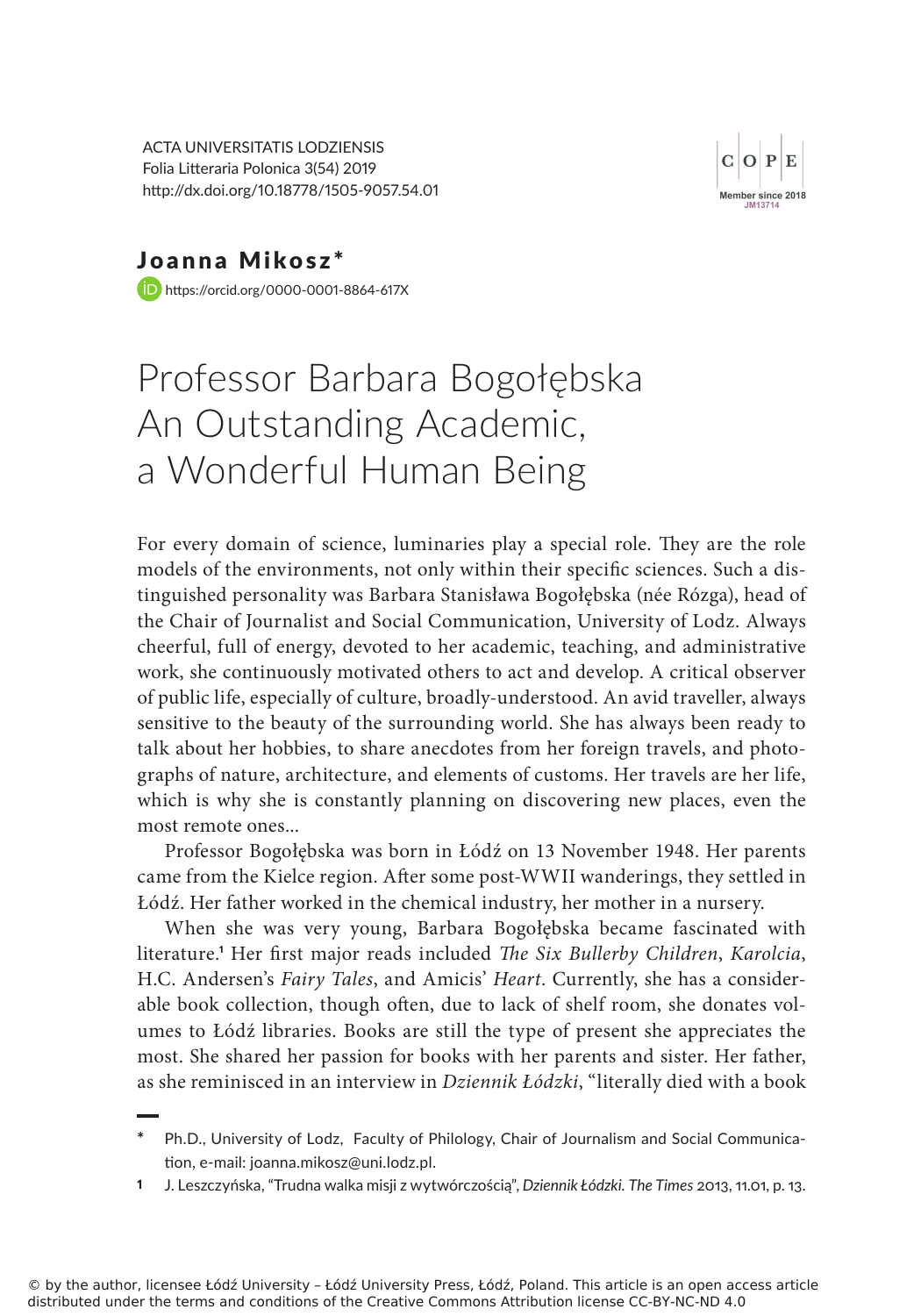in his hand [...] My mother lamented the fact that she could not read due to her deteriorating vision."<sup>2</sup>

In 1966, the future professor graduated from Adam Mickiewicz 19th High School in Wólczańska St. in Łódź, and she began her studies at the University of Lodz. Her choice of her educational path was influenced by Halina Ulińska, her Polish teacher (collaborating with the University of Lodz) because professor Bogołębska hesitated over whether to study chemistry or Polish studies. She acquired her master's degree in 1971. Her supervisor was Professor Teresa Cieślikowska, who was later also the supervisor of her doctoral thesis and the reviewer of her habilitation dissertation.

Having completed her studies, Barbara Bogołębska worked as a Polish teacher. She became a lecturer in the Department of Literary Education and Polish Language on 1 November 1975. One of her most fortuitous experiences, as she often emphasised, was her meeting Professor Stefania Skwarczyńska, an outstanding literary historian and theoretician, who had a huge influence of Professor Bogołębska's academic growth.

She devoted her research papers in that period to school stylistics and literary genealogy. She presented the results of her studies in six academic publications and was the author of six and co-author of eleven entries in the 1981 Przewodnik po tematach i literaturze z dydaktyki języka polskiego [Guide to the themes and literature in teaching Polish] edited by Eugeniusz Cyniak. Her dissertation entitled Nauka stylistyki w szkole średniej w latach 1900–1939 na podstawie podręczników z teorii literatury [Teaching stylistics in high school in 1900–1939 based on the handbooks for literary theory], which she defended in 1981, became the basis for awarding her a doctoral degree.

After that she published thirty-four articles regarding teaching stylistics in high schools, the notion of stylistics in education in the interwar period, the research problems in Soviet stylistics, and the rhetorical; concepts of style. She also actively participated in the activities of the university by, e.g. heading the Department of Literary Education and Polish Language (1992–1993).

In the autumn of 1997, on the basis of the resolution of the Faculty of Philology of the University of Lodz, Barbara Bogołębska received the degree of doctor habilitatus in humanities based on the dissertation Tradycje retoryczne w stylistyce polskiej. Narodziny dyscypliny [Rhetoric traditions in Polish stylistics. The birth of the discipline]. The crowning moment of her academic career was the awarding of the title of professor on 30 December 2015 based on the publication Retoryka, genealogia i stylistyka tekstów literackich i dziennikarskich [Rhetoric, genology and stylistics of literary and journalistic texts].

When working at the university, she applied her organisational talent to creating a new unit at the Faculty of Philology: the Department of Journalism (2002),

2 Ibid.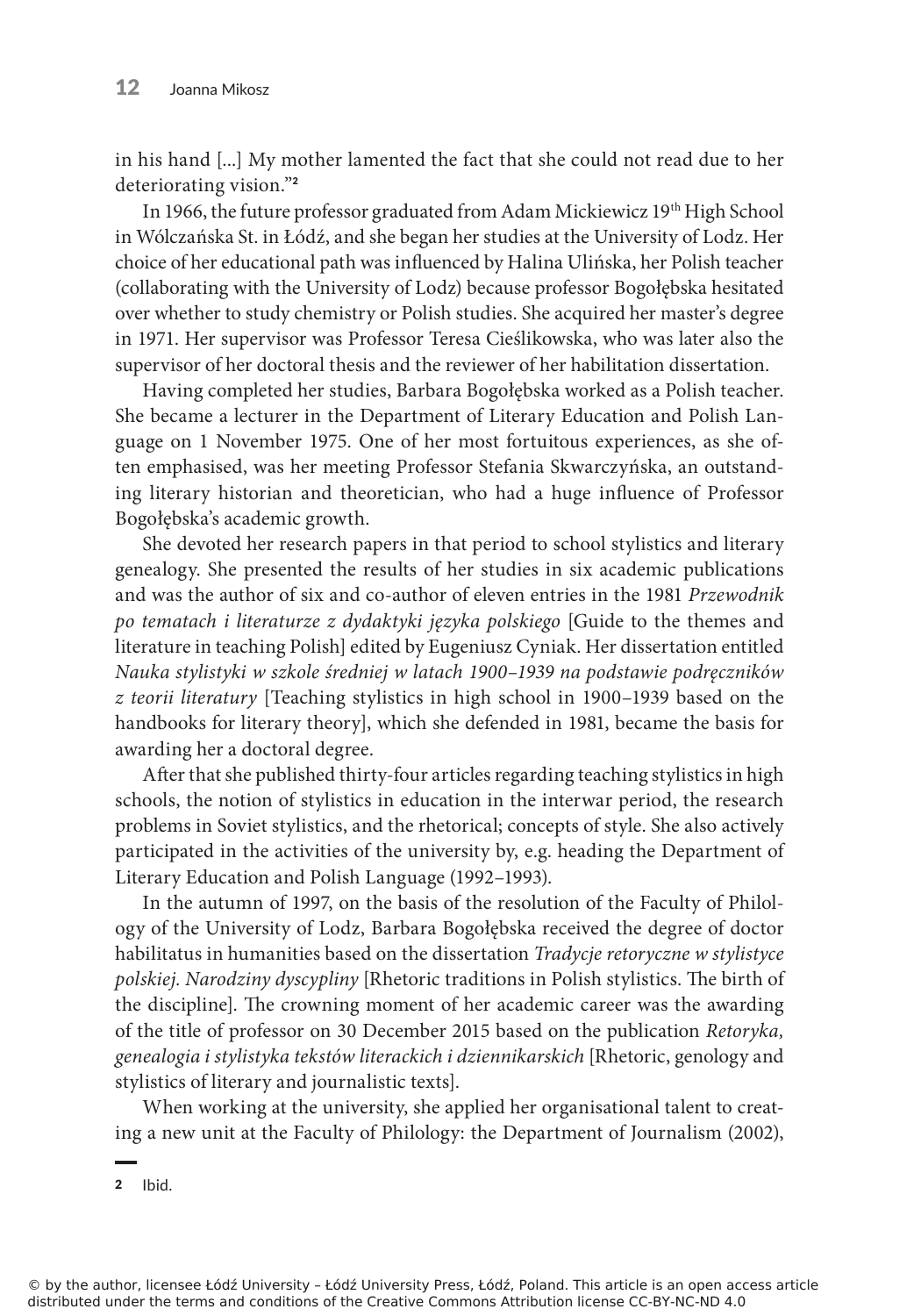which on 1 September 2007 was transformed into the Chair of Journalism and Social Communication. She prepared the curricula of first and second-degree study courses together with Professor Grażyna Habrajska, the head of the Department of Linguistic Communication (today: Department of Communicational Theory and Practice at the Chair of Journalism and Social Communication). Thus formed a community of researchers focussing on various aspects of media, journalistic and communication activities.

Professor Bogołębska always put all her heart into her teaching and organisational activities, she was devoted to the team's affairs, she was our guide through the intricacies of academic life, and she helped in everything: from writing class drafts to correcting academic findings. She was also interested in our private lives, and without a moment's hesitation she helped us if we had any problems. Throughout the years she has supported the growing self-reliance of her collaborators without ever limiting anyone's academic interests. She has encouraged us to travel and consult with specialists from other research centres on academic matters. Professor Bogołębska's outstanding sensitivity to the slightest instances of injustice was the reason why anyone suffering harm could have counted on her selfless aid and support.



**Photo** Professor Bogołębska during the academic conference dedicated to Professor Konrad W. Tatarowski (Łódź 2018) Photo by Agnieszka Barczyk-Sitkowska.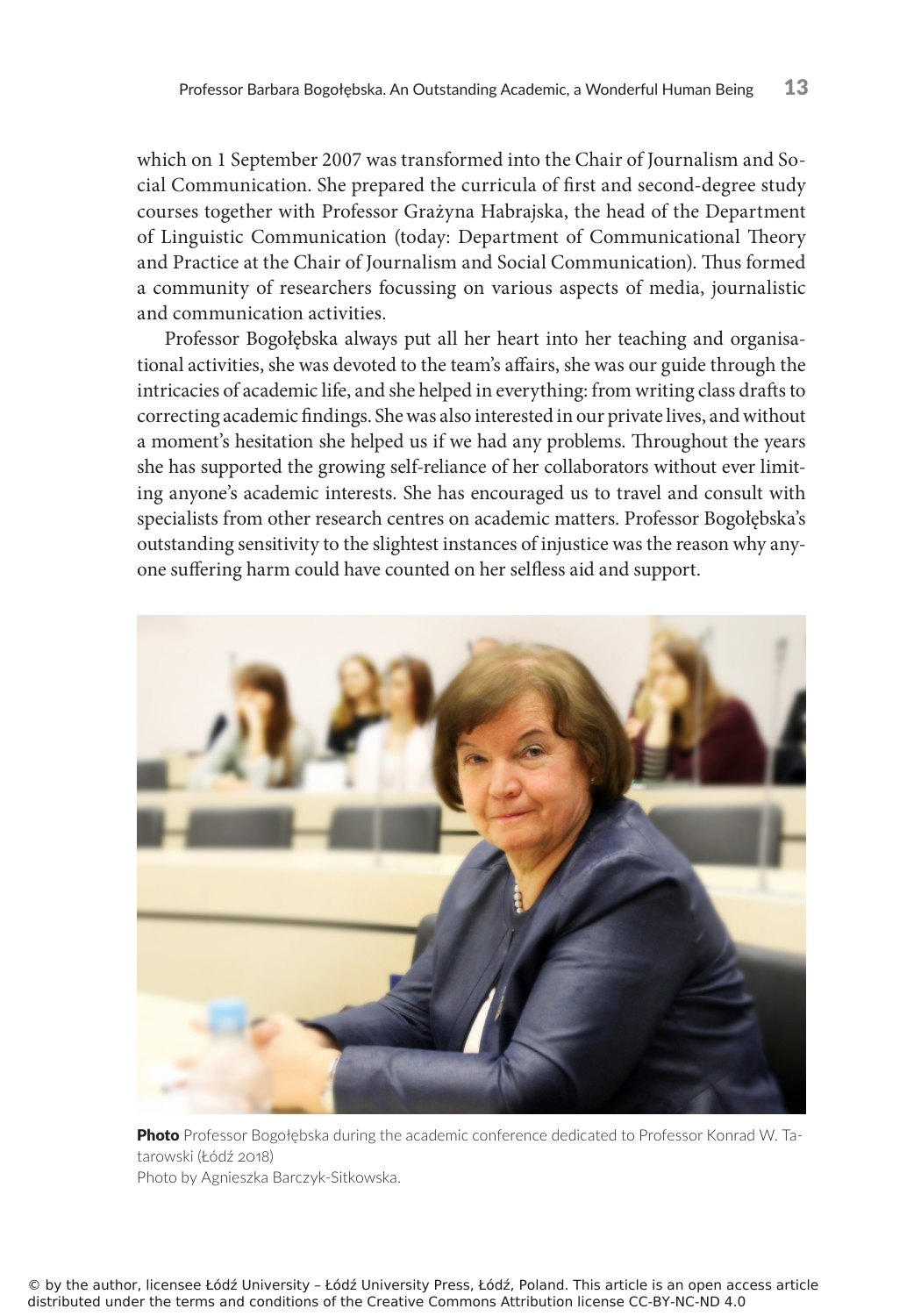## **Research work, academic activities**

Apart from the functions related to teaching and being the Chair's manager, Barbara Bogołębska conducts interdisciplinary academic research in literary science (contemporary literature, literary stylistics, rhetoric, teaching literature), rhetoric of the media, journalistic stylistics, media stylistics, and media studies (press journalism, journalistic genelogy). Moreover, she studies the utilisation of rhetorical tools and the rhetorical method of text analysis in the studies into the media genre, the application of rhetorical progymnasmata in modern communication, and the relationship between rhetoric and teaching Polish studies.

She is the author of several hundred publications<sup>3</sup> and seven books: *Tradycja* retoryczne w stylistyce polskiej. Narodziny dyscypliny (Łódź 1996), Studia o stylistyce i retoryce (Zgierz 2001), Między literaturą i publicystyką (Łódź 2006), Konteksty stylistyczne i retoryczne (Łódź 2006), Od tradycji do nowatorstwa, od transgresji do adaptacji na wybranych przykładach literackich i publicystycznych (Łódź 2013), Retoryka, genologia i stylistyka tekstów literackich i dziennikarskich (Łódź 2015), and Współczesne gatunki i style wobec tradycji retorycznej (Łódź 2018).

In the book Między literaturą a publicystyką [Between literature and journalism], she discussed various research approaches and currents. The publication emphasises the phenomenon of elevating the value of journalistic genres and the popularity of autobiographical writings. In the analysed culture texts, one can clearly see the typically modernist manner of shaping an utterance: playing with conventions and intertextual references for inventive, dispositional and elocutionary purposes. The analysed texts came from various spheres: high art, middlebrow culture and popular culture, and cover many areas of communication. The author also included her remarks on the stylistics and rhetoric of titles and the functions they fulfil.

In Konteksty stylistyczne i retoryczne [Stylistic and rhetorical contexts], Barbara Bogołębska engaged in a discussion of stylistics and rhetoric, and their relations within the historical and contemporary dimensions. The structure of the discipline and its contexts became the focus of her research. That interdisciplinary collection of studies had a dual significance: pertaining to material and research, and to theory and methodology. The book also includes some teaching-related contexts.

The aim of Od tradycji do nowatorstwa, od transgresji do adaptacji na wybranych przykładach literackich i publicystycznych [From tradition to innovation, from transgression to adaptation on selected examples from literature and the press] was to indicate the problems related to the notions indicated in the title, to find the various phenomena which are involved in the creative process, which converts, transforms and enriches pieces of information, as well as the attempts at combining and synthesising them. The author indicated that the discussed phenomena

3 Vide *Bibliography of the works by Profesor Barbary Bogołębskiej* in this volume.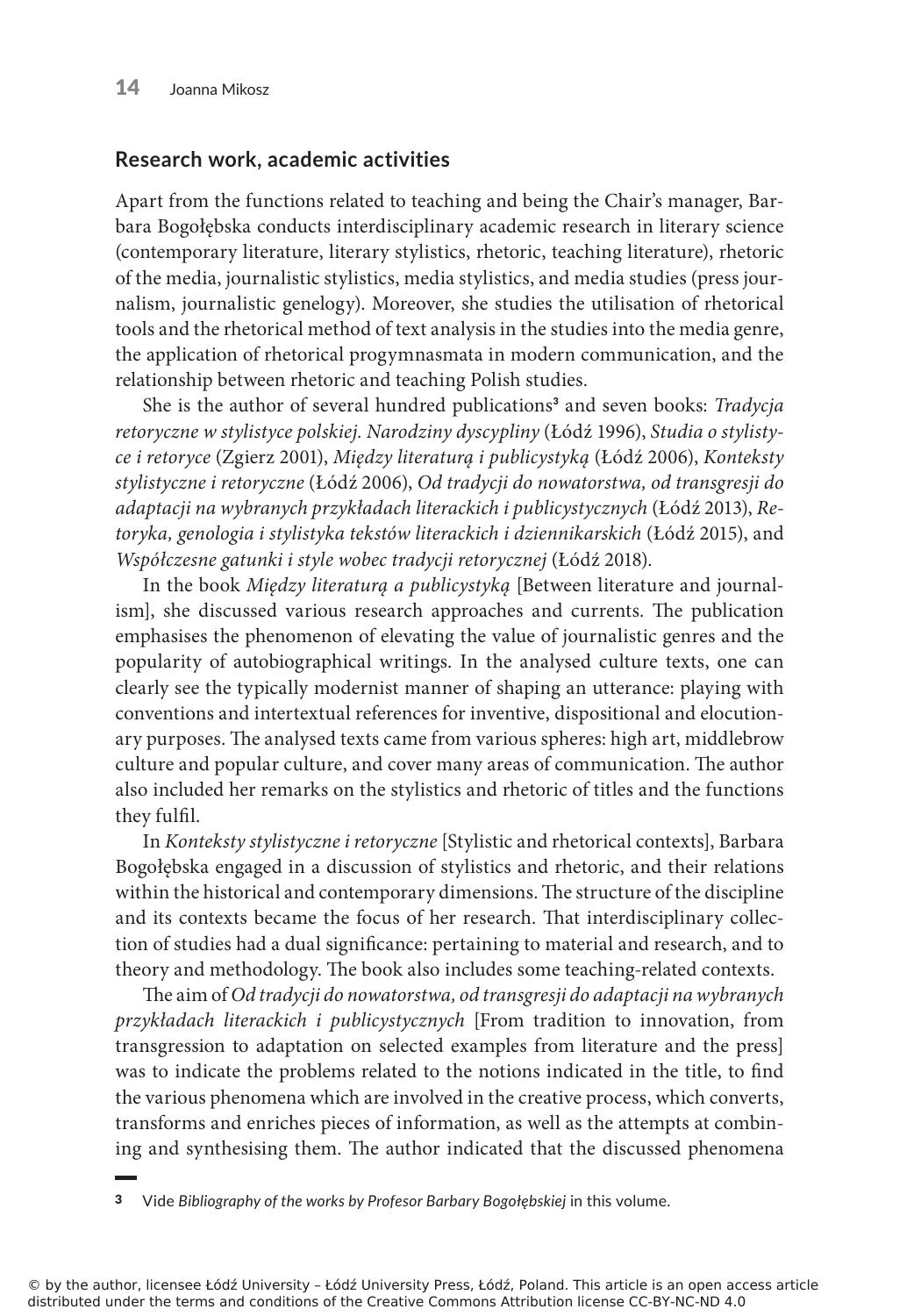may offer various perspectives both in reference to low culture (mass, popular, pop culture) and high culture (artistic).

The research discussed in Retoryka, genealogia i stylistyka tekstów literackich i dziennikarskich [Rhetoric, genealogy and the style of literary and journalistic texts] stemmed from classic rhetorical exercises, the application and development of which constitute literary and journalistic content viewed within the dimensions of genealogy and stylistics. The discussions applied to historical and contemporary notions, and textual analyses applied both to theory and practice. The studies discussed in the publication focussed on the relationships between journalism and literature, and studies into the persuasive power of rhetorical writing devices, particularly in non-fiction.

Barbara Bogołębska is the co-editor of eight volumes devoted to journalistic texts, Łódź-based media, the notions of style and discourse within the media context, and theological, philosophical and cultural issues. The final of the listed areas is related to Professor Bogołębska's activities as the manager of Ośrodek Badawczy Myśli Chrześcijańskiej (Centre for Christian Thought Study) of the University of Lodz, within which she organised meetings and debates with renowned specialists in Christian thought, theologians, and journalists. In her studies, she has also written on Christianity, cultural contexts which indicate the dialogue between the Church and the world of culture, papal thought, ecumenism, the theology of beauty and spirituality, Christian inspirations in literature, and religious discourse.

Professor Bogołębska is a member of: Łódzkie Towarzystwo Naukowe (Łódź Scientific Society), Polskie Towarzystwo Retoryczne (Polish Rhetoric Society), and Towarzystwo Miłośników Języka Polskiego (Polish Language Enthusiasts Society); she works in the Stylistics Commission of PAS, the Teaching Commission of PAS, and the Commission of the Culture of the Spoken Word PAS. She is a member of the Policy Councils of the Forum Artis Rhetoricae quarterly, the Media – Kultura – Społeczeństwo yearly, and Notatnik Multimedialny. She collaborates with the university in Usti nad Labem.

For a decade (2003–2013) she was the editor of the Acta Universitatis Lodziensis. Folia Litteraria Polonica yearly (now a quarterly) of the University of Lodz, where at the beginning of her work she established a section on journalism, the media, and communication. Since 2011, those topics constitute separate issues of the journal.<sup>4</sup>

Professor Bogołębska also participated in many national and international conferences. Moreover, she co-organised many conferences held at the University of Lodz, e.g. Retoryka i jej dziennikarsko-medialne zastosowania (2015), Stylistyka mediów (2016), and Media regionalne – informacyjność, opiniotwórczość, lokalność (2018).

<sup>4</sup> Vide M. Worsowicz, *Dziennikarskie numery kwartalnika "Acta Universitatis Lodziensis. Folia Litteraria Polonica" – zawartość i problemy metodologi�zne* [in print].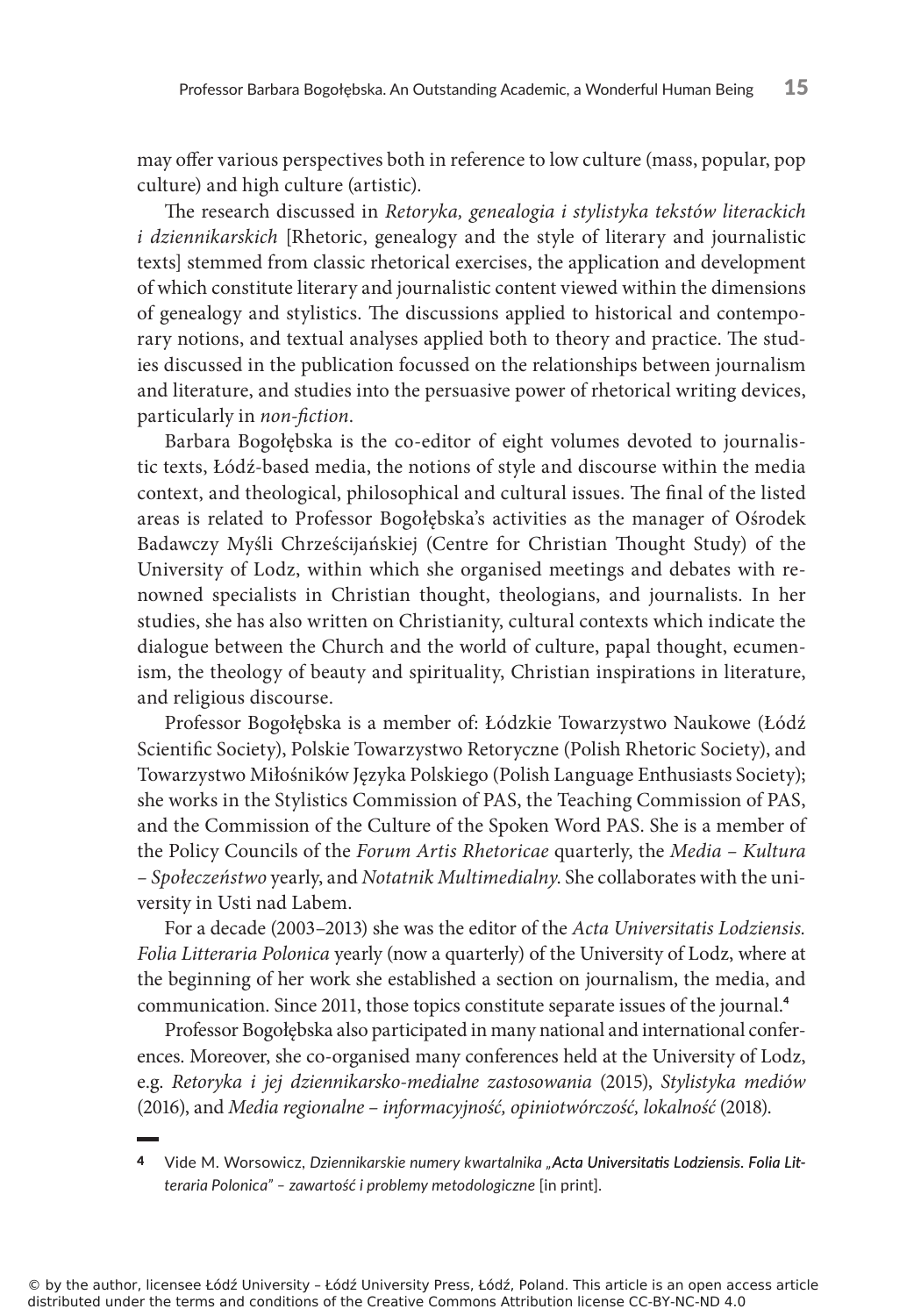She also received many awards and distinctions in recognition of her activities: The Golden Badge of the University of Lodz, Złoty Krzyż Zasługi, National Education Commission medal, Uniwersytet Łódzki w służbie społeczeństwu i nauce medal, 13 awards of the Chancellor of the University of Lodz (e.g. a 1<sup>st</sup> degree team award for the Wypowiedź dziennikarska. Teoria i praktyka teaching script [together with Andrzej Kudra], a 2<sup>nd</sup> degree team award for the Retoryka i jej zastosowania. Podręcznik dla studentów dziennikarstwa i innych kierunków humanistycznych academic handbook [together with Monika Worsowicz]).

She has always been positively disposed towards young people, and she has always treated them kindly, though expecting much of them. In her work, she was strongly engaged in teaching, which resulted in the promotion of fourteen doctors, one hundred and seventy masters and one hundred and twenty-seven bachelors.

In 2018, Barbara Bogołębska was the supervisor of the honoris causa doctorate of the University of Lodz awarded to fr. Adam Boniecki for his "achievements in journalism, and his attitude and personal charisma which evoked appreciation of his wisdom and care for the homeland and fellow citizens."<sup>5</sup>

She has also displayed a great deal of devotion to her cooperation with the local media and the journalistic community. She has often invited the editors of various mass media to talk to students on the intricacies of the profession.

\*\*\*

The excellence of the researcher and the academic teacher has been visible not only in her academic works she published and the lectures she delivered, but also in the testimonies of her collaborators who mentioned qualities which cannot be found in academic publications. As the years go by the team of the Chair takes on new graduates from the most recent years. They are successful researchers, and they make great progress in their academic careers, still drawing inspiration from the achievements of Barbara Bogołębska. One can only hope that once she concludes her professional life, she will observe with satisfaction as her collaborators and students continue her path of extending research and teaching young people.

<sup>5</sup> *Ksiądz �dam Bonie�ki doktorem honoris �ausa*, https://www.tygodnikpowszechny.pl/ksiadzadam-boniecki-doktorem-honoris-causa-152106 [accessed on: 13.06.2018]. Vide Ksiądz re*daktor doktorem honoris �ausa �niwersytetu Łódzkiego*, http://kronika.uni.lodz.pl/numery/kronika-3-18/artykuly/1147/ksiadz-redaktor-doktorem-honoris-causa-uniwersytetu-lodzkiego [accessed on: 13.06.2018].